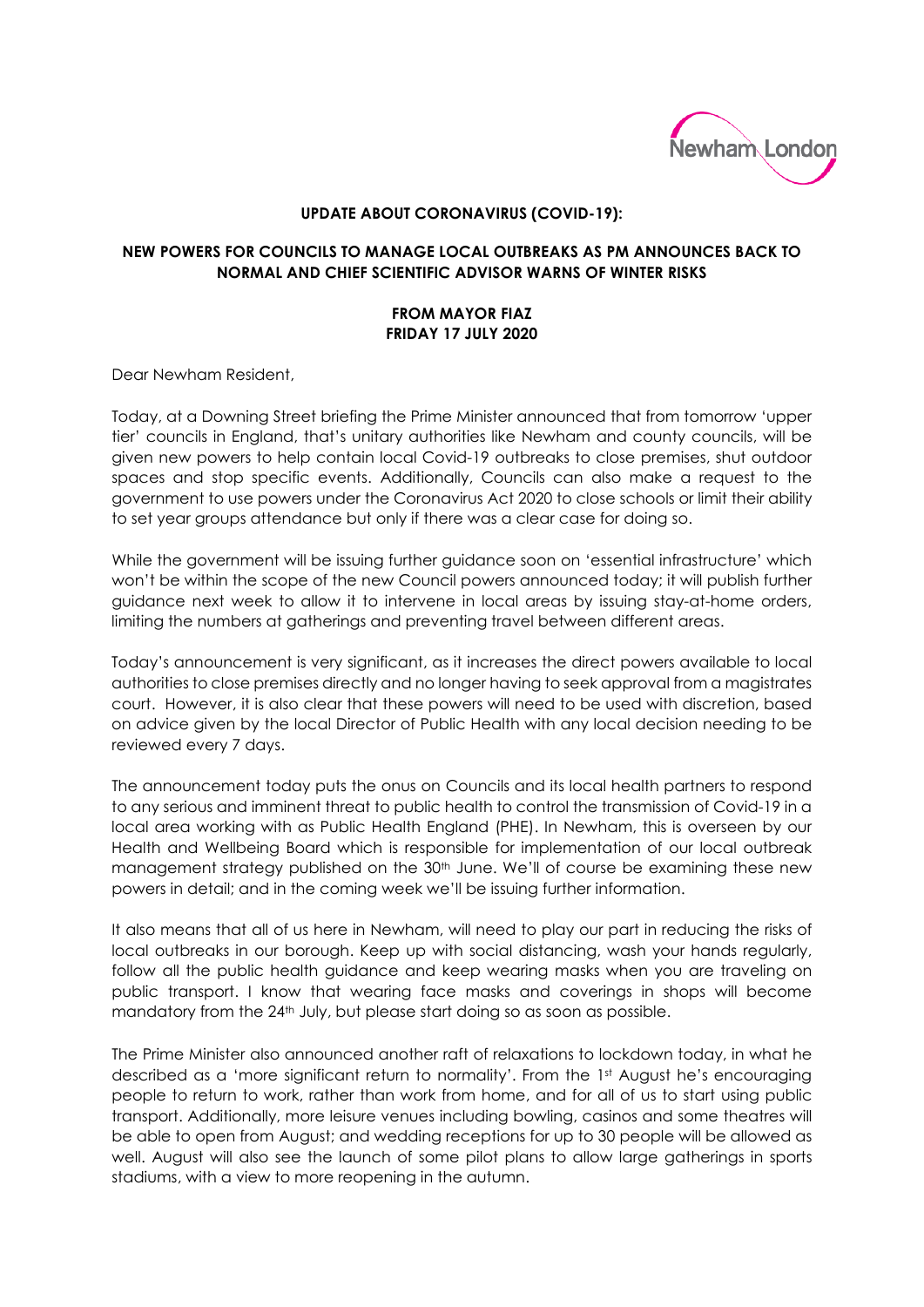The Prime Minister is aiming for a return to 'normal life' by Christmas, but I would urge caution. Earlier this week, the Health Secretary confirmed that there have been over 100 local Covid-19 outbreaks emerging every week in England since the easing of lockdown restrictions and data released today shows today shows 1,700 people in England are still getting infected each day.

Even England's chief scientific adviser, Sir Patrick Vallance, warned that the country could need another national lockdown this winter just hours after the Downing Street statement. At a committee hearing in the House of Lords, he said: '*As you release measure, it is inevitable as you get more contacts, that you will see more cases. Come winter, the challenges will be very much greater and of course there is a risk that this could need national measures.* Meanwhile, Professor Chris Whitty, the chief medical officer, said that the challenges of Covid-19 will be 'very much greater' in the winter because the season 'benefits' the virus; and that we may need to revisit lockdown as we head into winter - with a potential need for different measures, for different seasons.

My very real concern is that all this apparently conflicting advice is simply too confusing, and will lead to a kind of Covid-19 fatigue, where people begin to ignore the fact the virus is very much still with us.

The latest figures from PHE show at least 45,233 people have died having tested positive for Covid-19 including 114 new deaths in the last 24-hours. But, the true figure is likely much higher taking into account people who have died with suspected cases, or as a result of the pandemic stretching health services. UK excess deaths, considered the most reliable measure of an illness's true death toll, are in the region of 65,000 since the start of the pandemic.

It's been a busy week at the Council. On Tuesday I chaired our fifth Cabinet meeting held under Covid-19 crisis conditions, and last night was our first ever Full Council meeting via Zoom. A report about finance in the light of the Covid-19 crisis revealed the impact dealing with coronavirus has had so far. It is estimated that a combination of lost income and extra expenditure to support residents during the crisis has cost almost £61m so far.

To date Newham has received three funding allocations from national Government of £10.6m, £9.7m and £4m – which was announced just yesterday. This still falls significantly short of the money that the Council needs. That is why I continue to demand that the Government gives us more money through a Covid-19 Deprivation Premium to reflect the disproportionate impact the virus has had on our borough.

Funding needs to properly reflect the scale of the challenges we face to tackle the significant impact coronavirus has had and will continue to have on us, especially given the real possibility of a second wave within months. We have more furloughed residents than anywhere else in London, the highest increase in unemployment, and the largest number of young people who will feel the economic impact the most. Added to this is the corrosive impact of austerity over the past ten years which has entrenched inequality. Paying for the economic impact of Covid-19 cannot be carried by our people.

That's why next Wednesday, I'll be launching Newham's Covid-19 Recovery Plan, which will be making changes where required to our existing Community Wealth Building and inclusive economy strategies so that we can deal with the economic impact that the virus will have on Newham's economy for a long time ahead. As our country continues to grapple with the challenges and impact of Covid-19 in ways that are wholly unprecedented, I know that the economic impact of the pandemic on Newham is going to be significant. Most recently, government data shows that Newham has the highest number of furloughed workers of any local authority in the London, with 50,000 jobs at stake.